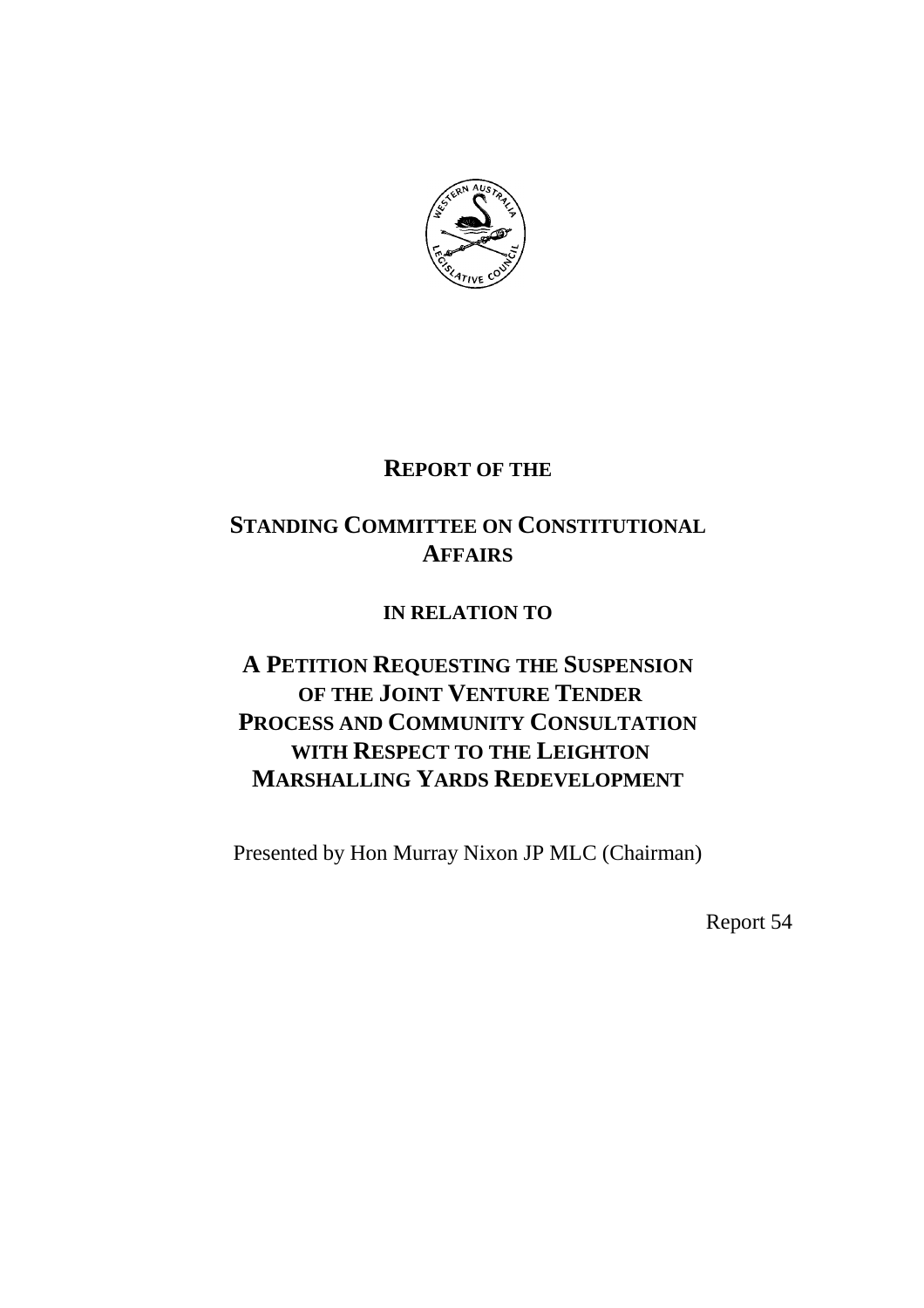# **STANDING COMMITTEE ON CONSTITUTIONAL AFFAIRS**

## **Date first appointed:**

December 21 1989

#### **Terms of Reference:**

- 1 The functions of the committee are to inquire into and report on:
	- a) the constitutional law, customs and usages of Western Australia;
	- b) the constitutional or legal relationships between Western Australia and the Commonwealth, the States and Territories,

and any related matter or issue;

- c) a bill to which SO 230 (c) applies but subject to SO 230 (d);
- d) any petition.
- 2 A petition stands referred after presentation. The committee may refer a petition to another standing committee where the subject matter of the petition is within the terms of reference of that standing committee. A standing committee to which a petition is referred shall report to the House as it thinks fit.

#### **Members as at the time of this inquiry:**

Hon Murray Nixon JP MLC (Chairman) Hon Ray Halligan MLC Hon Ken Travers MLC

#### **Staff as at the time of this inquiry:**

Ms Felicity Beattie, Advisory Officer Mr David Driscoll, Committee Clerk

#### **Address:**

Parliament House, Perth WA 6000, Telephone (08) 9222 7222 Website: http://www.parliament.wa.gov.au

#### **ISBN 0 7307 6415 X**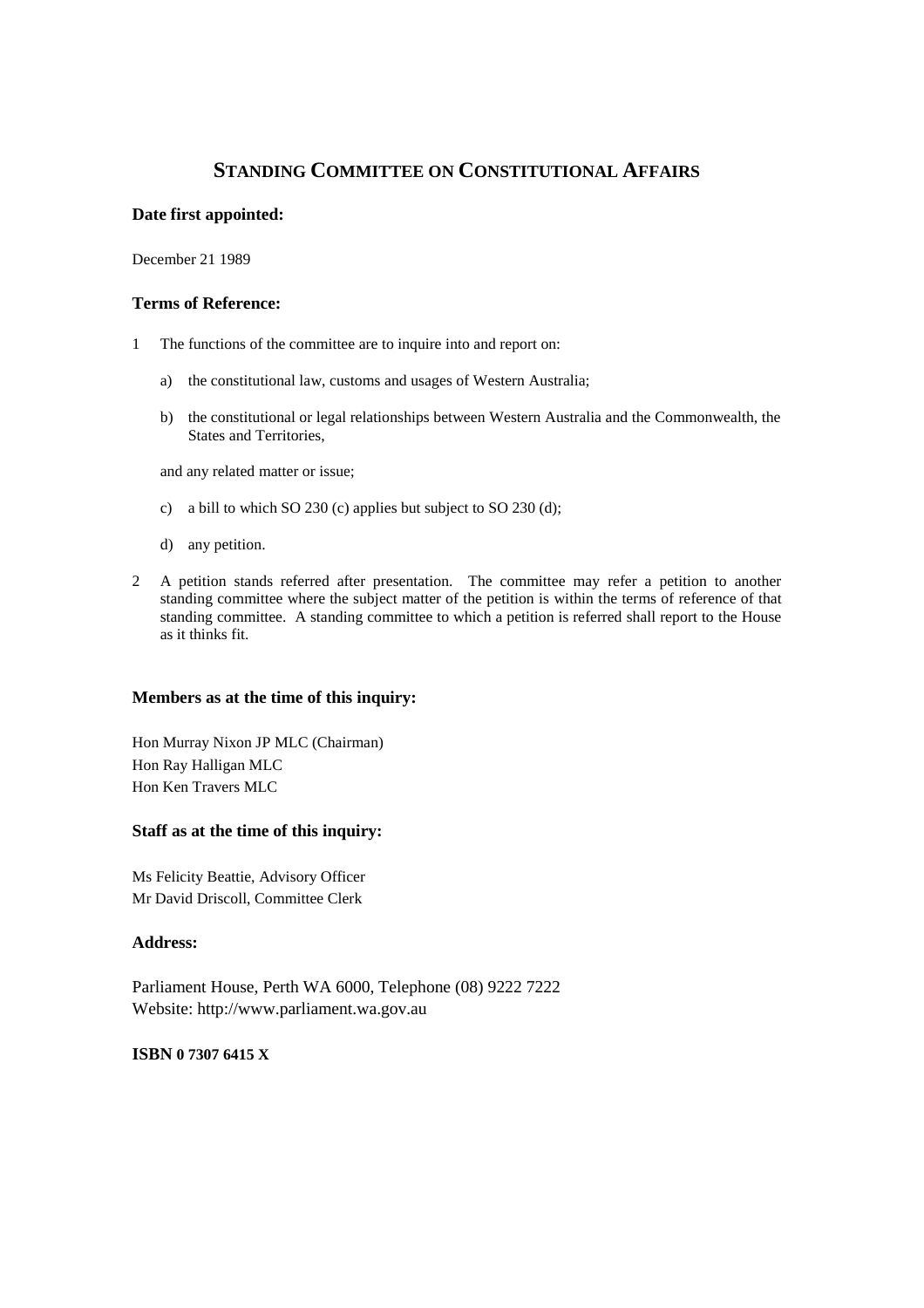# **CONTENTS**

| 2               |                                                                             |
|-----------------|-----------------------------------------------------------------------------|
| $3^{\circ}$     |                                                                             |
| $\overline{4}$  |                                                                             |
| 5 <sup>7</sup>  |                                                                             |
| 6               |                                                                             |
| $7\overline{ }$ |                                                                             |
| 8               | JOINT MEDIA STATEMENT - MINISTER FOR PLANNING AND MINISTER FOR TRANSPORT. 8 |
| 9               |                                                                             |
| 10              |                                                                             |
|                 |                                                                             |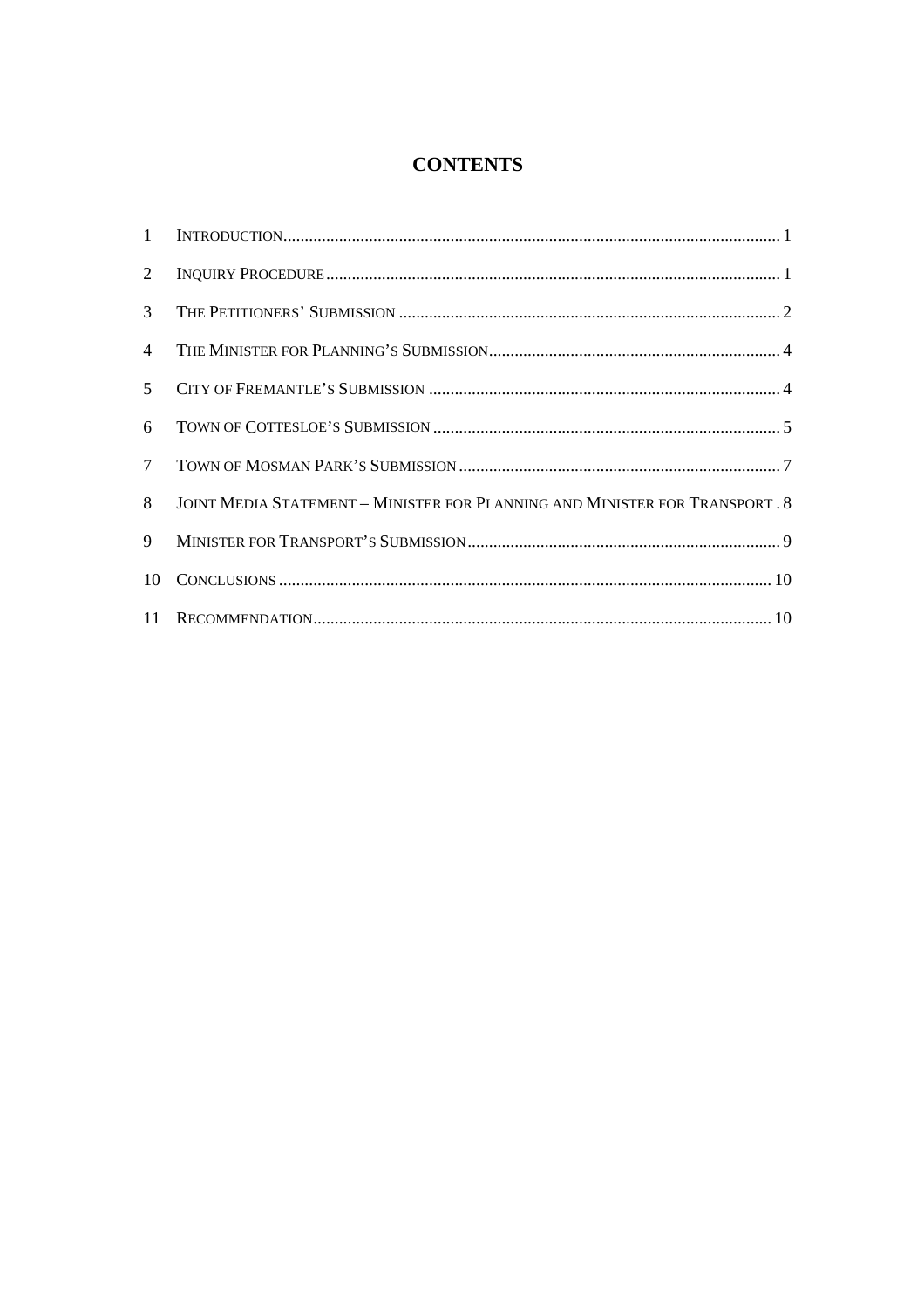#### **REPORT OF THE STANDING COMMITTEE ON CONSTITUTIONAL AFFAIRS**

#### **IN RELATION TO**

#### **A PETITION REQUESTING THE SUSPENSION OF THE JOINT VENTURE TENDER PROCESS AND COMMUNITY CONSULTATION WITH RESPECT TO THE LEIGHTON MARSHALLING YARDS REDEVELOPMENT**

## **1 INTRODUCTION**

- 1.1 On November 10 1999 Hon Giz Watson MLC tabled a petition *(Tabled Paper #370)* requesting the Legislative Council to investigate community concerns about the redevelopment of the Leighton Marshalling yards.
- 1.2 The petitioners expressed their concern about the redevelopment of the Leighton Marshalling yards and stated that the public were not given the opportunity to express their needs in the planning process. The petitioners also stated that there are grave community concerns regarding beach access and the loss of views. The petition states that *"This area presents a once-only opportunity to create parklands which would complement the safe swimming beaches in the South Metropolitan region."*
- 1.3 The petitioners requested that the Legislative Council investigate the community concerns and make recommendations to the Premier and Cabinet to ensure that:
	- *"the Leighton Shores Joint Venture tender process is immediately suspended so that the Government can facilitate an open and interactive planning process to develop a sustainable vision for the Port and Leighton beach coastal zones and the Leighton Marshalling yards in keeping with current best practice coastal management policies; and*
	- *no land be sold off or developed until the community have developed a stated vision."*

## **2 INQUIRY PROCEDURE**

- 2.1 In accordance with its normal procedure, the Committee wrote to the principal petitioner and tabling member seeking submissions on the petition.
- 2.2 The Committee also wrote to the City of Fremantle, the Town of Cottesloe, the Town of Mosman Park, the Minister for Planning and the Minister for Transport seeking submissions on the petition.

G:\DATA\CA\CARP\Ca054rp.doc 1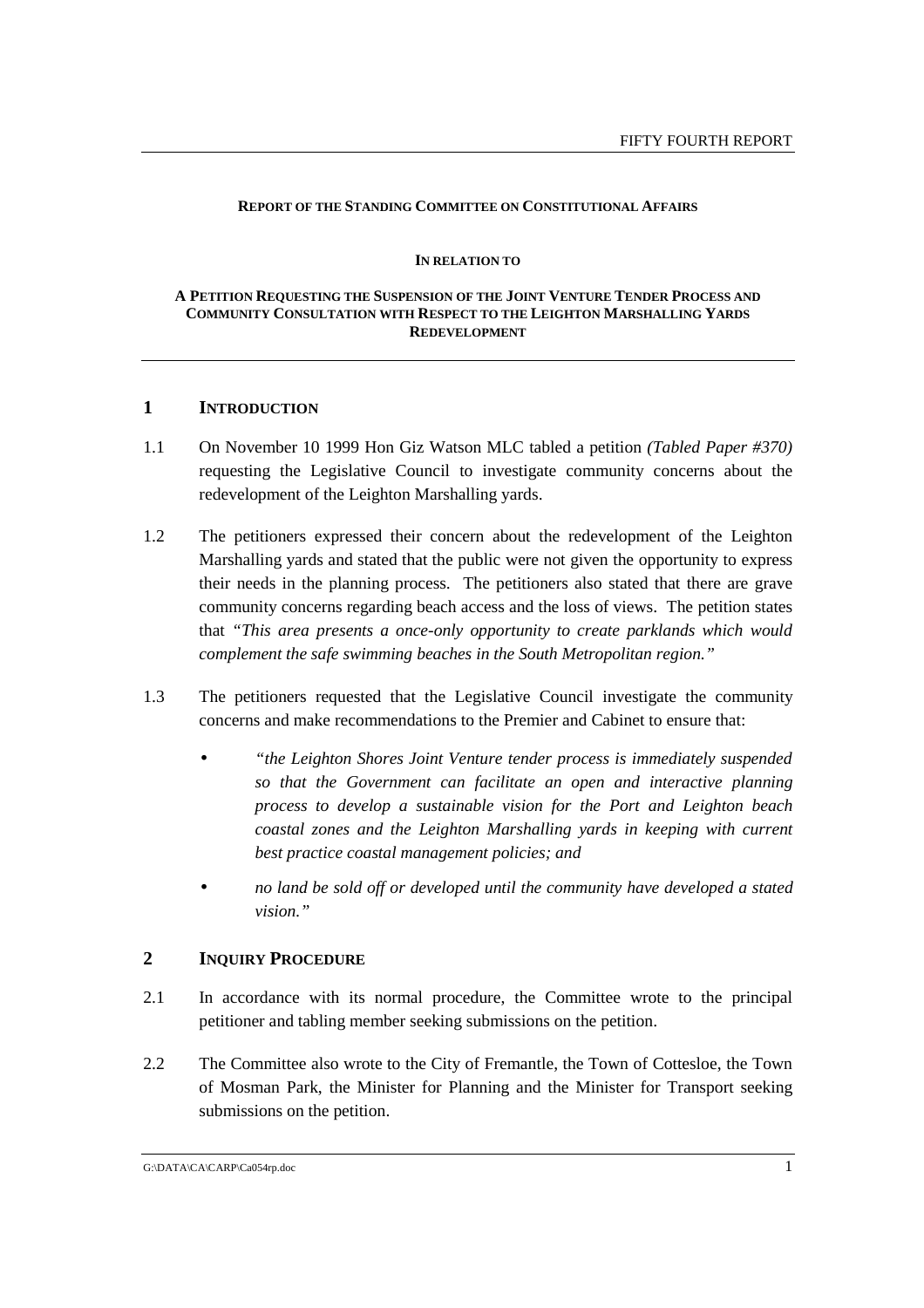## **3 THE PETITIONERS' SUBMISSION**

3.1 The Committee received a letter dated January 6 2000 from Ms Susan Harrington, the principal petitioner and Spokesperson for the Leighton Action Coalition (LAC).

### **The Planning Process**

- 3.2 Ms Harrington began her submission by addressing issues concerning the planning process. She stated that the Fremantle Regional Strategy 1994 (FRS) proposed the Metropolitan Region Scheme (MRS) re-zoning of the Leighton Marshalling yards and the adjoining Port Beach Road reserve to 'Urban'. She claimed that the FRS failed to satisfy the aims and objectives of the study which were to include a comprehensive approach to land-use planning.
- 3.3 Ms Harrington claimed that the FRS did not consider the adequacy of the existing coastal Parks and Recreation reserves, a process which under normal circumstances should have been considered as integral to achieving a comprehensive review.
- 3.4 In her letter Ms Harrington stated that *"It remains unclear why coastal planning issues were not considered as part of the FRS process, however the process relating to Leighton Beach and the marshalling yards appears to have resulted in an outcomedriven concept plan rather than an integrated strategy for the area."*
- 3.5 She also claimed that the FRS did not have the full support of local government despite being published under both the City of Fremantle and Department of Planning and Urban Development logos. She claimed that the FRS has never been adopted or endorsed by the City of Fremantle and was only adopted by the then State Planning Commission.
- 3.6 Ms Harrington stated that at the time the City of Fremantle had no first hand knowledge of coastal management issues relating to Leighton since the Fremantle Port Authority controlled the beach. She claimed that the Mosman Park Council, who are responsible for the northern section of Leighton beach, were not invited onto the Regional Strategy Taskforce, despite having requested a position in light of the direct impact on Mosman Park.

### **Coastal Management Provisions**

3.7 Ms Harrington claimed that there has been a failure by the Minister for Planning and the Multiplex/Westrail consortium to acknowledge the endorsed State Government position on coastal reserves. The Committee was advised that the Western Australian Planning Commission (WAPC) has two endorsed policies which refer specifically to coastal Parks and Recreation Reserves, being WAPC Policy No 2.3 and WAPC Policy No 6.1. The principal petitioner advised that together, these policies recommend that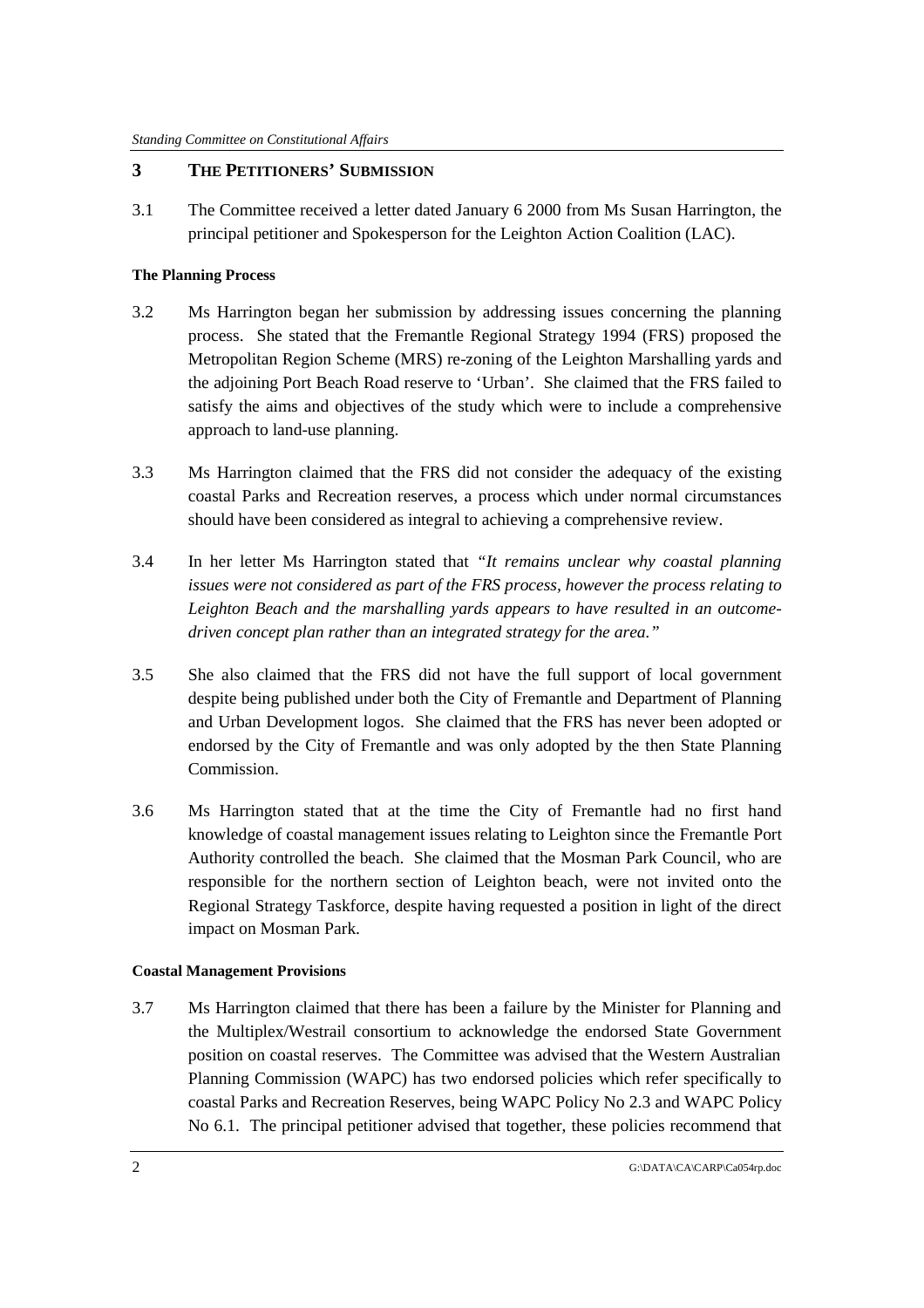setbacks of 100 metres from the line of permanent vegetation be used as the guideline for sandy and rocky coasts.

3.8 The letter stated that the FRS and any responsible land-use planning for coastlines should reflect these regional coastal requirements by recommending a minimum effective reserve of 100 metres, or 150 metres adjacent to the high-use beach node at the Fremantle Surf Life Saving Club and possibly also at the Old Cable Station at the northern margin of the site.

## **Community Consultation**

- 3.9 Ms Harrington claimed that the public were unaware of the significance of the decisions being made during the FRS process. She claimed that public promotion of the FRS during its development was primarily focused on the Fremantle local authority area.
- 3.10 The letter acknowledged that while general advertisments were placed in newspapers with state circulation, LAC consultations had shown that the vast majority of beach users were completely unaware of the FRS process and outcomes.
- 3.11 The Committee was advised that the few studies which have been made of beach-use suggest that beach users come from a wide regional catchment and that beach-use is increasing at Leighton, which is in contrast to the decreasing use at many other metropolitan beaches.
- 3.12 Ms Harrington claimed that *"There is no doubt that community* (sic) *has now become aware of what is at stake and current priorities are strongly in support of the Leighton land being set aside as coastal reserve."*
- 3.13 She also stated that *"Indeed, the 'community vision' developed through a public workshop facilitated by the Leighton Action Coalition, devotes most of the Leighton site to environmental and recreational reserve, with the only area available for residential/commercial development being adjacent to the North Fremantle railway station, where the land is widest."*

### **Summary**

3.14 Ms Harrington concluded her submission by stating that the planning process which has led to the current community furore over the proposed residential development of Leighton beach and the Leigthon Marshalling yards has resulted from inept and incomplete land-use planning dating back many years. She claimed that this type of reactionary planning approach is very divisive and cannot lead to anything like a best practice planning outcome.

G:\DATA\CA\CARP\Ca054rp.doc 3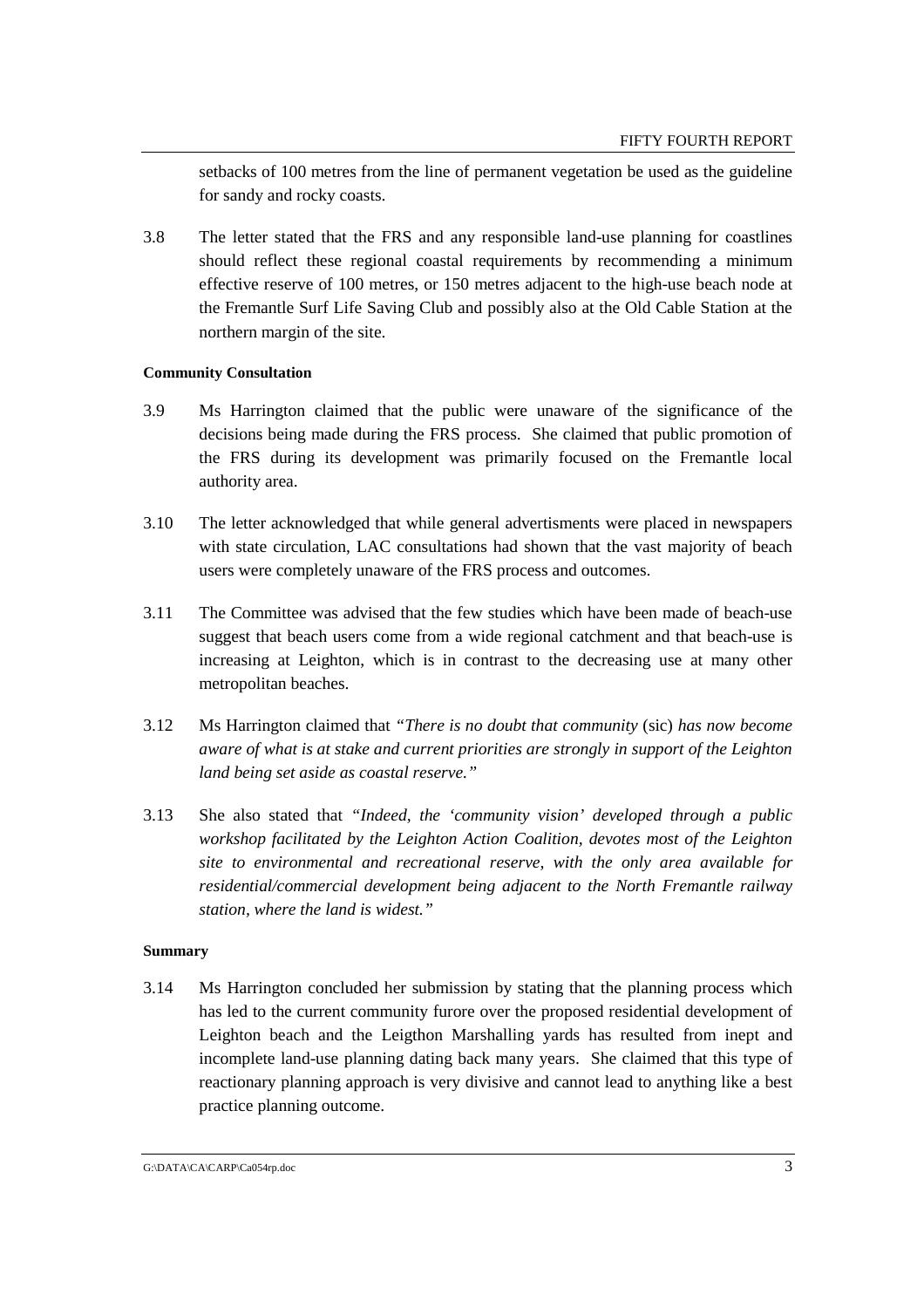3.15 The letter concluded by stating that *"It is crucially important that a mechanism be found to ensure that appropriate and forward-looking planning is undertaken to ensure a sustainable future for the Leighton coastal zone, to provide for erosion processes and the increasing recreational needs of our growing population."*

## **4 THE MINISTER FOR PLANNING'S SUBMISSION**

- 4.1 The Committee wrote to Hon Graham Kierath MLA, Minister for Planning on January 20 2000 advising him that the petition had been tabled in the Legislative Council and requesting information about the WAPC policies with respect to coastal parks and recreation reserves. The Committee sought specific information about WAPC Policy No 2.3 (Public open space in residential areas) and WAPC Policy No 6.1 (Country coastal planning policy) and whether they apply to the Leighton area. The Committee also asked the Minister whether the appropriate setbacks and Department of Environmental Protection (DEP) requirements would be applied to any future development in the Leighton area and if not, why not.
- 4.2 The Committee received a reply from the Minister for Planning dated February 10 2000. The Minister advised the Committee that the WAPC will play a key role in statutory approvals. It will make recommendations to him on any proposed Town Planning Scheme amendment and is the approval authority for any subdivision of the land.
- 4.3 The Minister advised that in giving him advice and in its role of determining applications for subdivisions, the WAPC will take into account a number of operational policies, including WAPC Policy No 2.3.
- 4.4 The Minister also advised that the Leighton beach area requires a Town Planning Scheme amendment to the City of Fremantle Town Planning Scheme for any subdivision and development to proceed. The Minister advised that all proposed Town Planning Scheme amendments are referred to the Environmental Protection Authority for environmental assessment. It is through this mechanism that environmental requirements would be set for Leigton beach.

## **5 CITY OF FREMANTLE'S SUBMISSION**

5.1 In response to its invitation to advise the Committee on the City of Fremantle's view regarding the planning process for the Leighton Shores Joint Venture, the Committee received a letter from Mr Geoff Broad, Acting Chief Executive Officer, City of Fremantle on January 25 2000.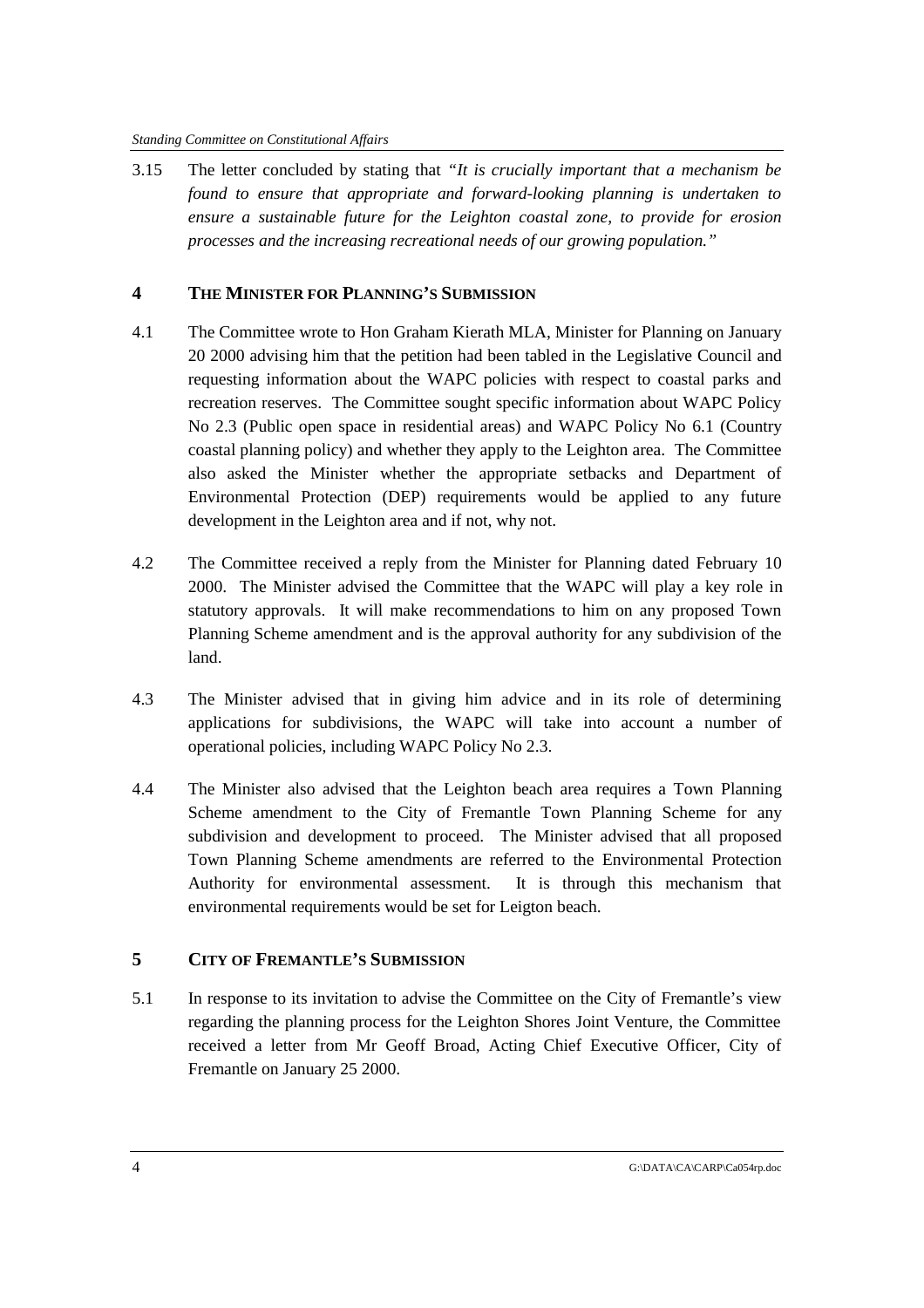- 5.2 Mr Broad advised the Committee that the City of Fremantle has consistently voiced its opposition to the current tender process for the Leighton Marshalling yards since it was announced in June 1998.
- 5.3 He advised that the City of Fremantle Council wrote to the Ministers for Transport and Planning and the Member for Cottesloe, and advised the Council's concerns regarding the need for a proper and thorough planning process to identify and resolve contamination, regional and local roads, public transport connections, beach access, freight rail access and open space planning. The Council also identified at that time that the process was inconsistent with the FRS.
- 5.4 The Committee was advised that the City of Fremantle's opposition to the process increased when the draft concept plan for the site was released for community comment in September 1999.
- 5.5 At that time, the City of Fremantle wrote to the Premier and others and reiterated concern with the process. The City of Fremantle suggested that the WAPC should direct, lead and co-ordinate the planning process for the site.
- 5.6 The City of Fremantle's concerns were also reflected in a submission lodged on the concept plan and in a joint submission lodged on behalf of the City of Fremantle and the Towns of Cottesloe and Mosman Park.

# **6 TOWN OF COTTESLOE'S SUBMISSION**

- 6.1 On February 4 2000 the Committee received a letter from Mr Stephen Sullivan, Manager, Development Services, Town of Cottesloe.
- 6.2 Mr Sullivan advised that although the Town of Cottesloe has only a small portion of the development site located within its boundaries, Council is concerned that there has not been enough work carried out in the early stages to clearly identify all the constraints applicable to the site. He advised that important issues that need to be addressed include:
	- coastal setback and foreshore requirements;
	- open space allocation;
	- compatibility with the Vlamingh Parklands study;
	- assessment and establishment of buffer zones to industry and transport corridors;
	- consideration to the re-opening of the Leighton train station;
	- freight rail requirements; and

G:\DATA\CA\CARP\Ca054rp.doc 5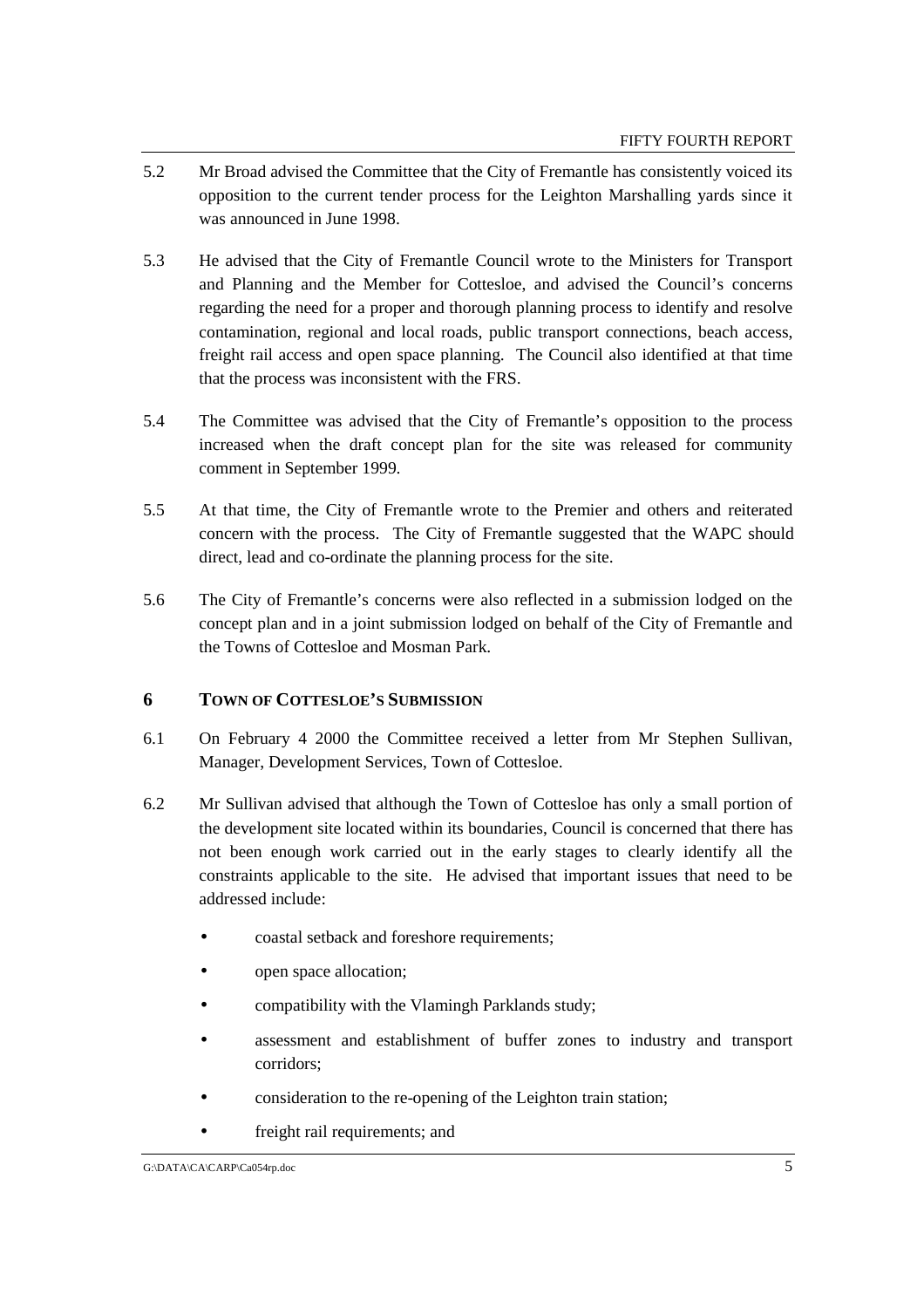- local and regional road connections.
- 6.3 Mr Sullivan submitted that *"Only when all the local and regional issues within and surrounding the site have been clearly identified and addressed, can all parties feel confident in moving forward in the development of this important and difficult site, while safeguarding the importance of this area as a regional asset."*
- 6.4 Mr Sullivan advised the Committee that the Town of Cottesloe Council was requested to make a submission on the Leighton Shores proposal for the redevelopment of the Leighton Marshalling yards and at it's November 1999 meeting resolved, *inter alia*:
	- *"(1)That the consultants for the Leighton Shores proposal be advised that:*
		- *(a) Council reiterates its concern in relation to the process that is being followed, which has previously been expressed to the Premier by Council, and the other Local Authorities of the City of Fremantle and the Town of Mosman Park;*
		- *(b) Council has major concerns in relation to the unresolved issues of:*
			- *(i) coastal management;*
			- *(ii) transportation (road and rail);*
			- *(iii)open space as it relates to the concept proposal; and*
			- *(iv) the concept proposal, and how it relates to the recommendations contained within the final report on the Vlamingh Parklands.*
		- *(c) Council believes that the issues raised in (b) must be addressed first, and the implications of that research should be considered before any further consideration is given to the project."*
- 6.5 Mr Sullivan submitted that the community is demanding a say in how the government controlled land should be developed. He submitted that *"Therefore, the process to be used to develop this important and difficult site must be logical, soundly based, transparent and provides an outcome that the public can feel confident with."*
- 6.6 Mr Sullivan stated that the developers have used the FRS as the basis for the concept plan, however submitted that the FRS is flawed in that it did not address issues such as coastal setback or regional recreation needs.
- 6.7 He submitted that the current process has resulted in a concept plan for the site that has not properly addressed all the constraints on the site and that issues such as the demands of the community for a greater amount of open space have not been addressed.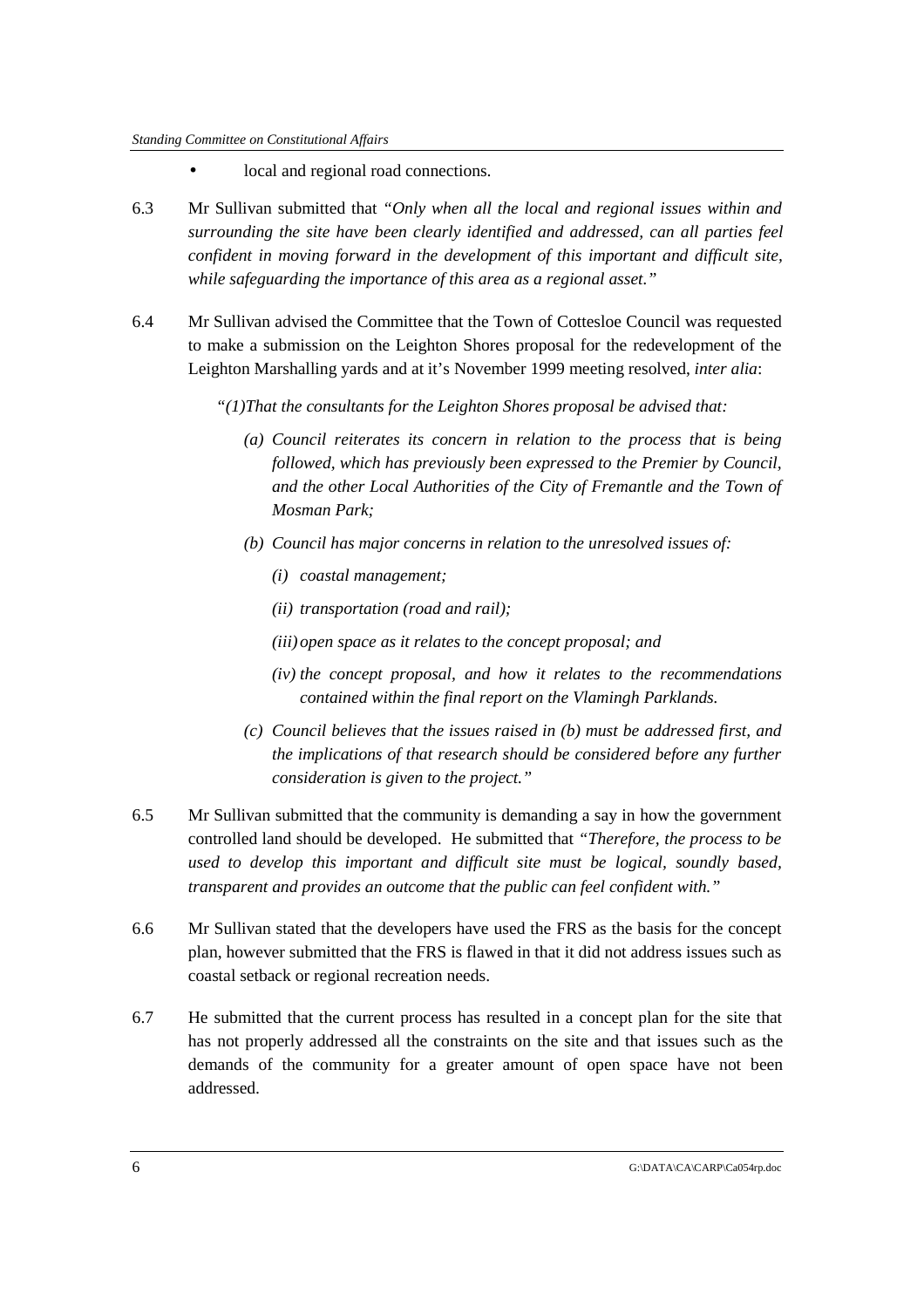- 6.8 Mr Sullivan advised that the Town of Cottesloe did not support the current process as it is not clear to any group what all the constraints are, the effect those constraints will have on the final development of the site or how the locality will be developed. He submitted that public confidence in the process will be low as the outcome for the development site will not be known until the end of the statutory process.
- 6.9 Mr Sullivan outlined the Council's preferred process for the development of the land. Council believed that all the planning and environmental issues associated with the site should be identified and decisions should then be made in response to those matters. A development plan could then be prepared that took into account all the relevant factors up front rather than trying to address them in the final statutory processes.
- 6.10 Mr Sullivan submitted that the development plan could then be tested for public acceptance during a consultation process. The views of the community could then be based on a more realistic concept proposal that had addressed the major planning and environmental issues, rather than the current proposal that sought public comment on a concept plan that did not address major planning and environmental issues.
- 6.11 He submitted that the government's response to that consultation process would result in a planned outcome for the development of the site. Only when this was done would the community, the developers, the various state agencies and the relevant local authorities have a clear picture of the suitability of the site for development and the anticipated form that it would take.

## **7 TOWN OF MOSMAN PARK'S SUBMISSION**

- 7.1 The Committee received a letter from Mr TJ Harken, Chief Executive Officer, Town of Mosman Park on February 8 2000.
- 7.2 Mr Harken advised the Committee that the Town of Mosman Park was not invited to have representation on the FRS Taskforce despite specific request. The Town of Mosman Park had requested representation because the study proposed to include transport requirements extending into Mosman Park. Further, the proposed Leighton Marshalling yards development included in the Draft Strategy showing a hotel and other commercial uses on land within the Town of Mosman Park was not canvassed with the Mosman Park Council.
- 7.3 The Committee was advised that the Mosman Park Council resolved to reaffirm its preferred option for the land to be set aside as a regional park and maintained in perpetuity by the Government of Western Australia. It re-iterated its concerns in relation to the process being followed which had previously been expressed to the

G:\DATA\CA\CARP\Ca054rp.doc 7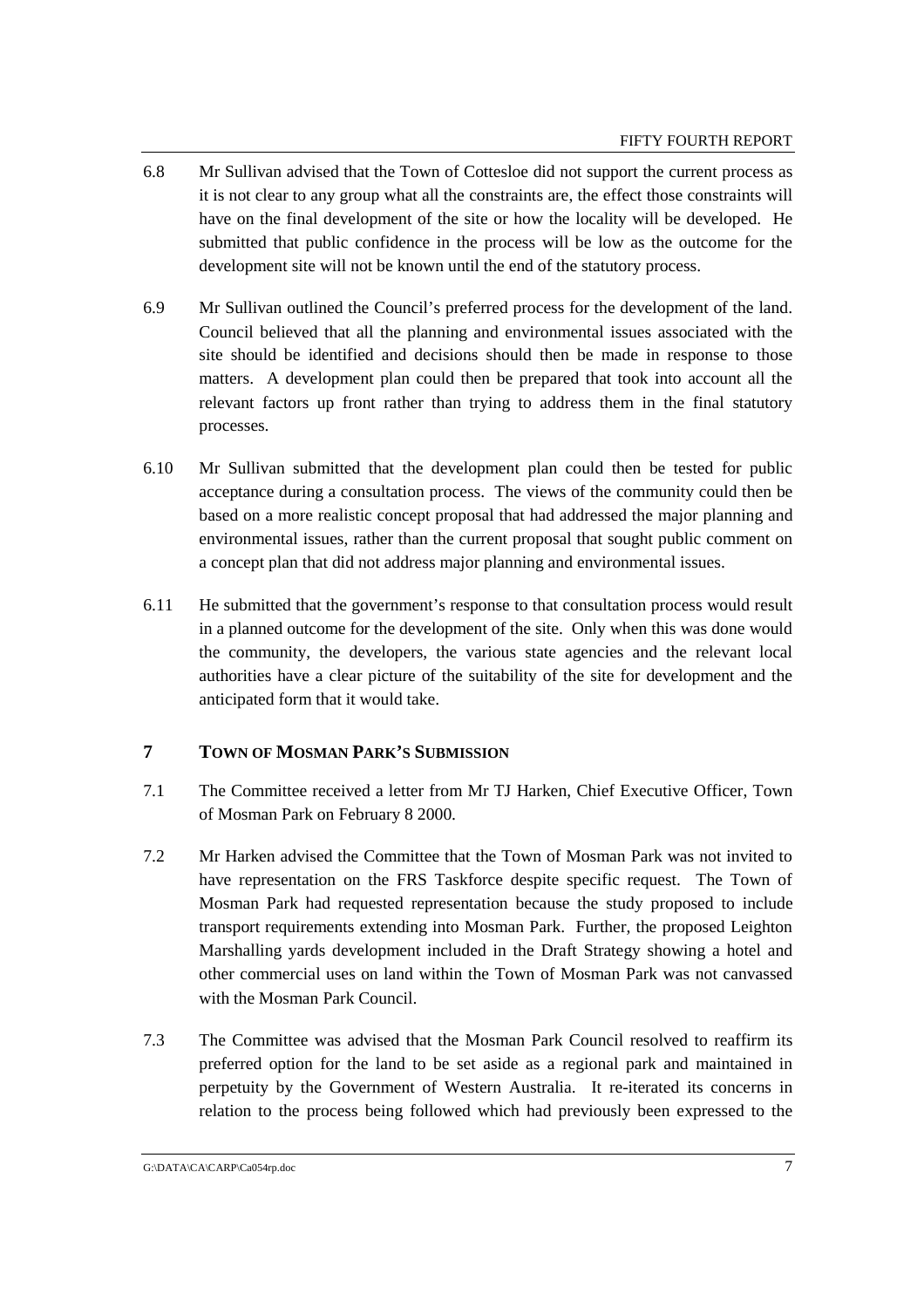Premier by the Town of Mosman Park, the City of Fremantle and the Town of Cottesloe.

- 7.4 The Council also noted that it had major concerns in relation to:
	- coastal management; and
	- open space as it relates to both the Vlamingh Parklands Recommendations and the Leighton Shores Concept Plan,

and that these issues must be addressed first and the implications of the findings be considered prior to any further consideration being given to the project.

7.5 The Council also resolved that it supported the opening of the Leighton train station to provide the public with the shortest distance from a train station to a public beach.

# **8 JOINT MEDIA STATEMENT – MINISTER FOR PLANNING AND MINISTER FOR TRANSPORT**

- 8.1 On February 7 2000 the Minister for Planning and the Minister for Transport released a joint media statement (media statement) concerning the proposed development of the Leighton Marshalling yards.
- 8.2 The media statement announced that the Ministry for Planning would set the key parameters for the proposed enhancement of the former Westrail Marshalling yards at Leighton beach.
- 8.3 It announced that State Cabinet had agreed that a formal planning process would ultimately shape the final design proposal for redevelopment of the former railway Marshalling yard site at Leighton. The process would involve the community, local government and relevant Government agencies in extensive consultation.
- 8.4 The media statement announced that the Minister for Planning, through the FRS Implementation Committee, would address, among other issues:
	- the setback of the development from the beach;
	- the level of public open space;
	- transport corridors;
	- coastal management; and
	- planning and environmental issues.
- 8.5 The Minister for Planning said that the Government expected an interim report from the Ministry for Planning later this year.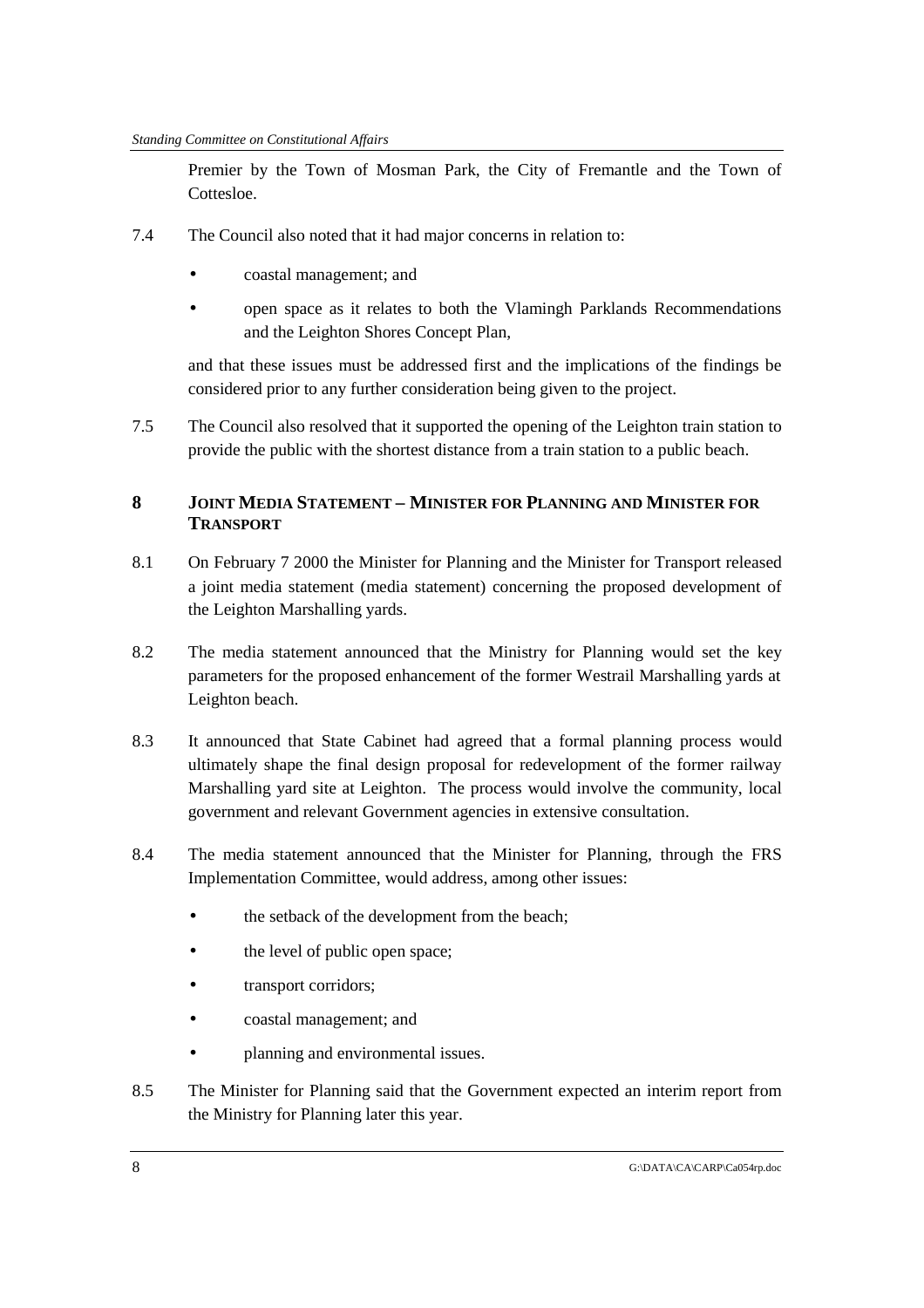### **9 MINISTER FOR TRANSPORT'S SUBMISSION**

- 9.1 On February 9 2000 the Committee wrote to Hon Murray Criddle MLC, Minister for Transport advising him that the petition had been tabled in the Legislative Council. The Committee's letter outlined the petitioners' concerns and advised that they had requested, among other things, that the tender process be suspended and no land be sold off or developed until the community has been properly consulted.
- 9.2 In accordance with the terms of the petition and the petitioners' express request, the Committee sought confirmation from the Minister that the land the subject of the petition would not be sold off or developed until the new concept plan had been approved.
- 9.3 In response to its letter to the Minister for Transport of February 9 2000 the Committee received a letter from the Minister for Planning on April 20 2000. The Minister advised that the Minister for Transport had asked him to respond to the Committee.
- 9.4 The Minister for Planning stated that *"In regard to the land the subject of the petition, I confirm that Cabinet decided that Regional Planning Guidelines will be prepared prior to any development of the Leighton Marshalling Yards site. Accordingly none of the subject land will be able to be developed before the guidelines have been completed and the normal statutory planning and environmental processed have been undertaken."*
- 9.5 The Committee considered that this response did not answer the question regarding the sale of the land asked of the Minister for Transport. Accordingly, the Committee wrote to the Minister for Transport by facsimile letter dated May 8 2000 again seeking confirmation that the land the subject of the petition would not be sold until the new concept plan had been approved. The Committee's letter was very specific in addressing the question of the sale of the land, as opposed to the development of the land.
- 9.6 On May 17 2000 the Committee received a response from the Minister for Transport in which he stated that *"The Government has made its position on this issue clear. That is, Regional Planning Guidelines will be determined, and the normal statutory and environmental processes will be undertaken prior to any development of the former Leighton railway marshalling yard site."*
- 9.7 Again, the Committee considered that this did not answer the question that had been asked. The Committee again wrote to the Minister for Transport by letter dated May 31 2000 advising that unless the Committee received confirmation by June 21 2000 as to when he would be in a position to address the issue of the sale of the land, the

G:\DATA\CA\CARP\Ca054rp.doc 9